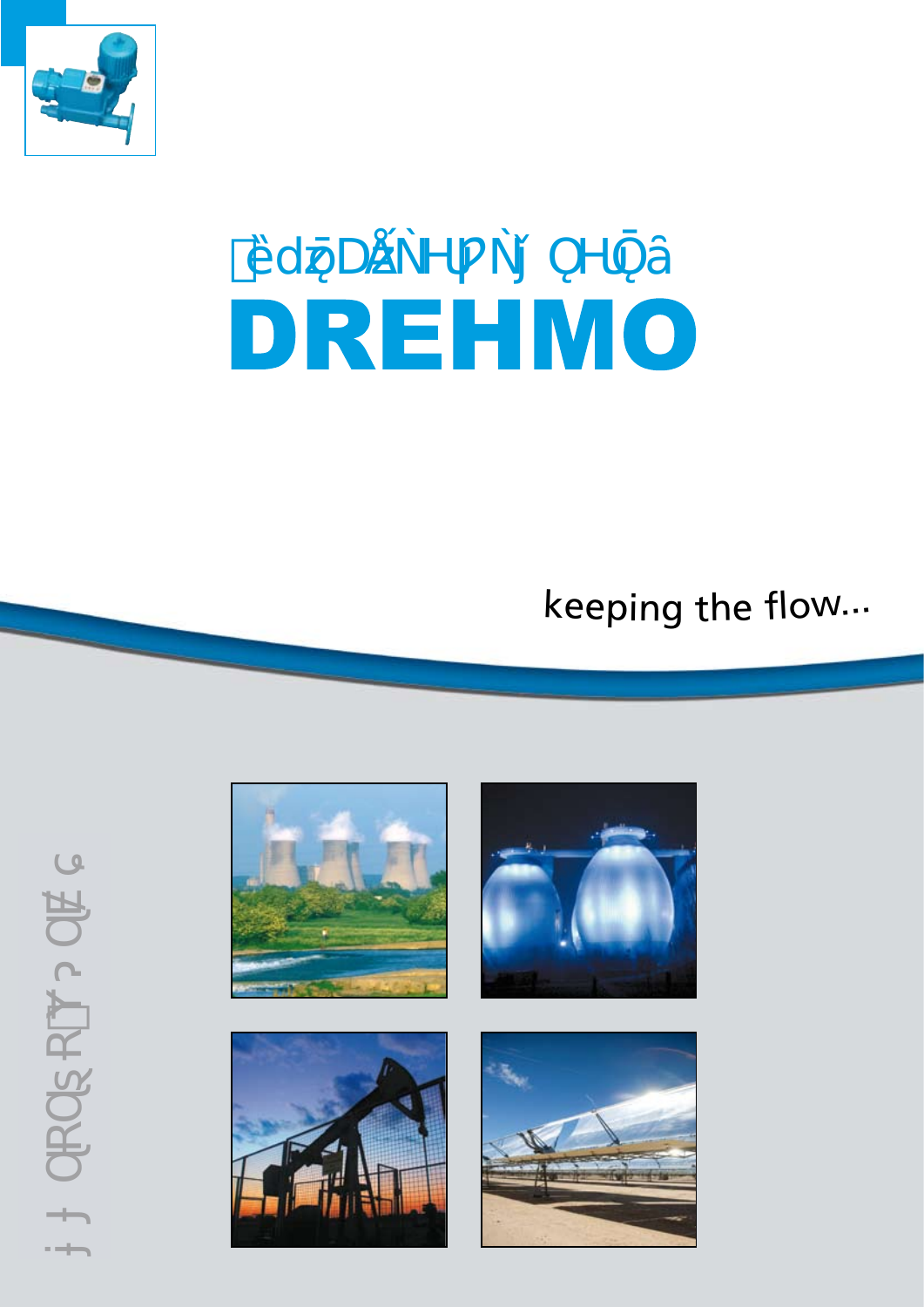



# <sup>k</sup>eepin<sup>g</sup> <sup>t</sup>h<sup>e</sup> <sup>f</sup>low...

## ...with <sup>a</sup> <sup>t</sup>ea<sup>m</sup> <sup>o</sup>f <sup>e</sup><sup>x</sup>perts.

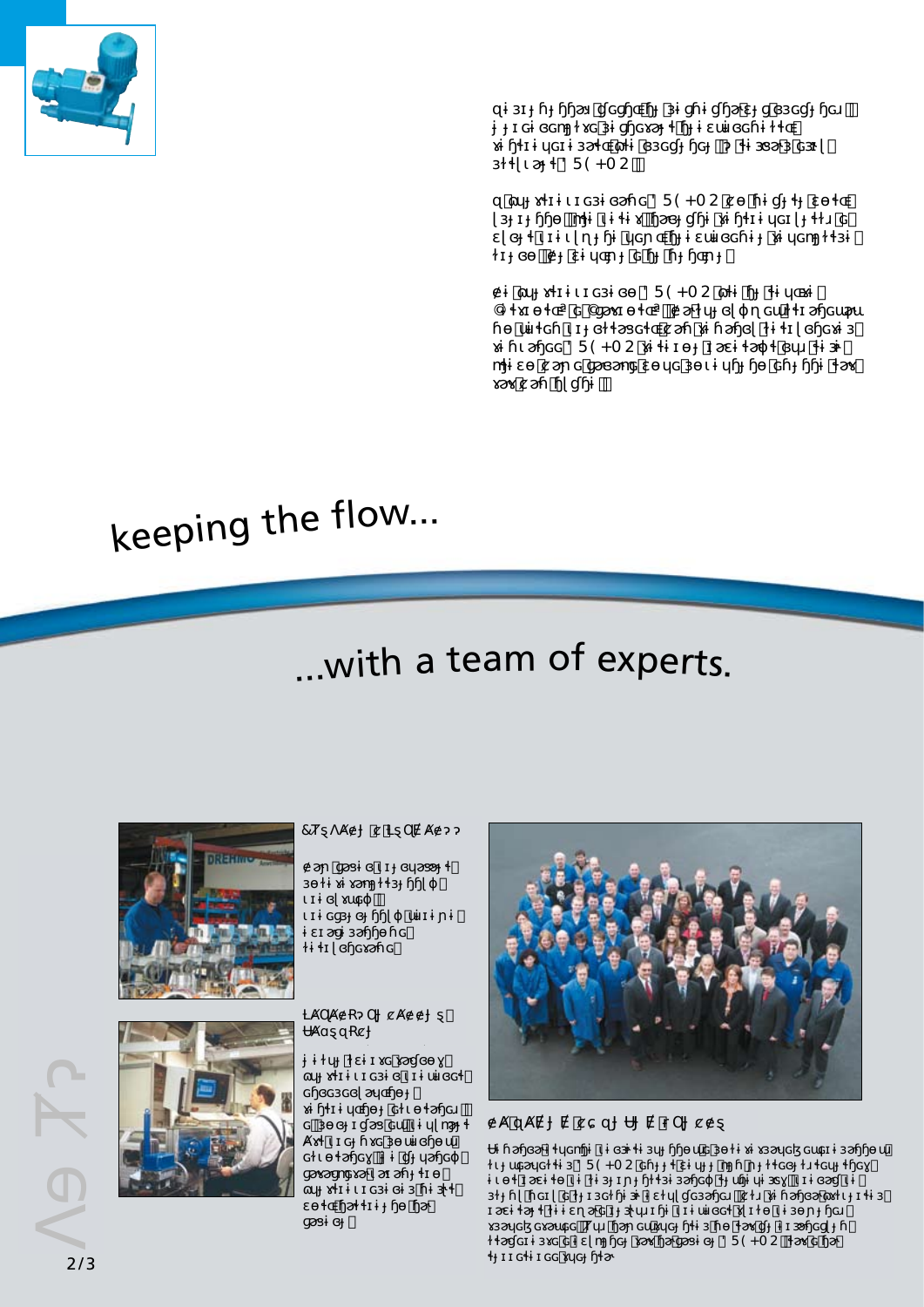

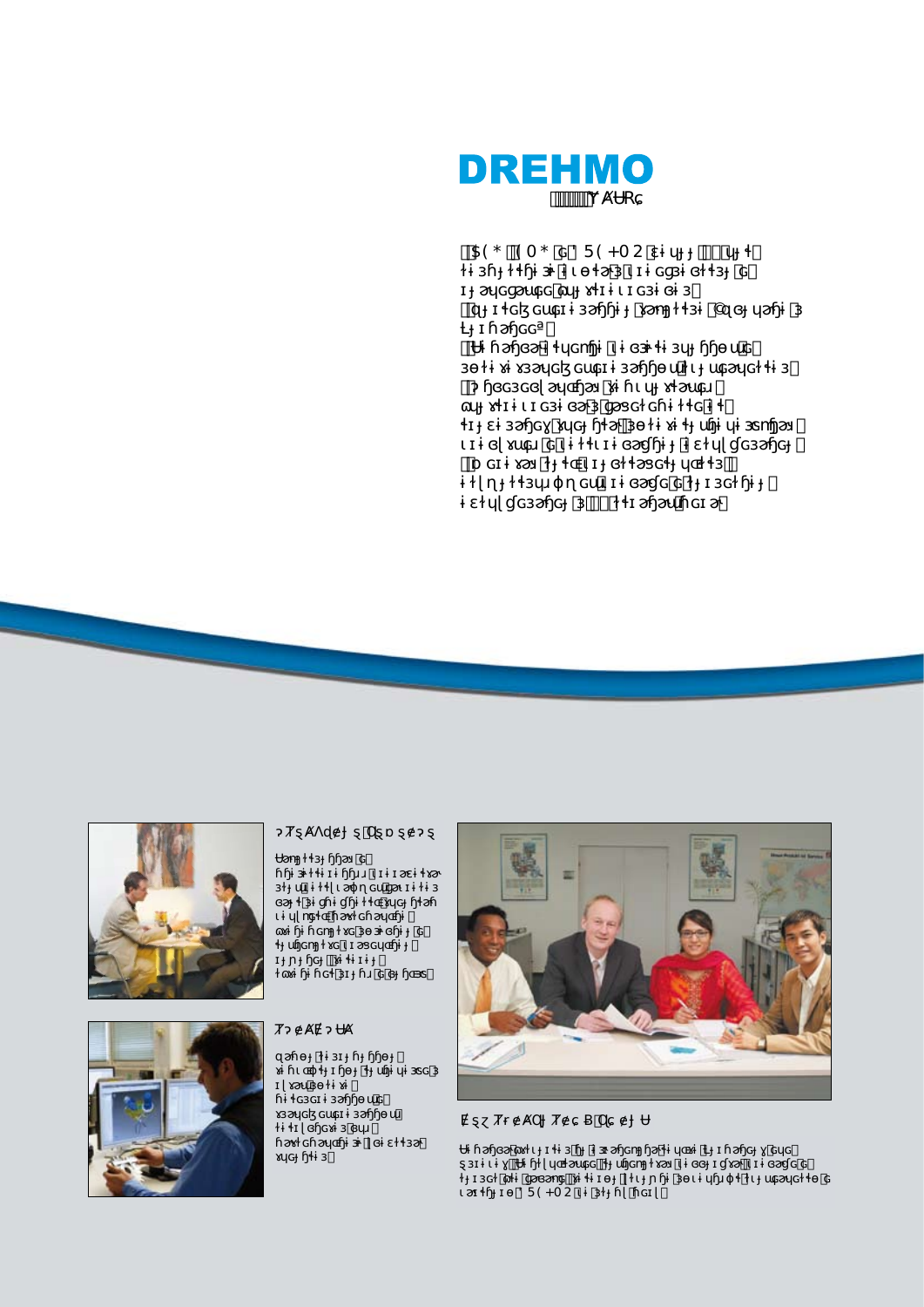



### keeping the flow... l

## ...in power, water, oil and gas.

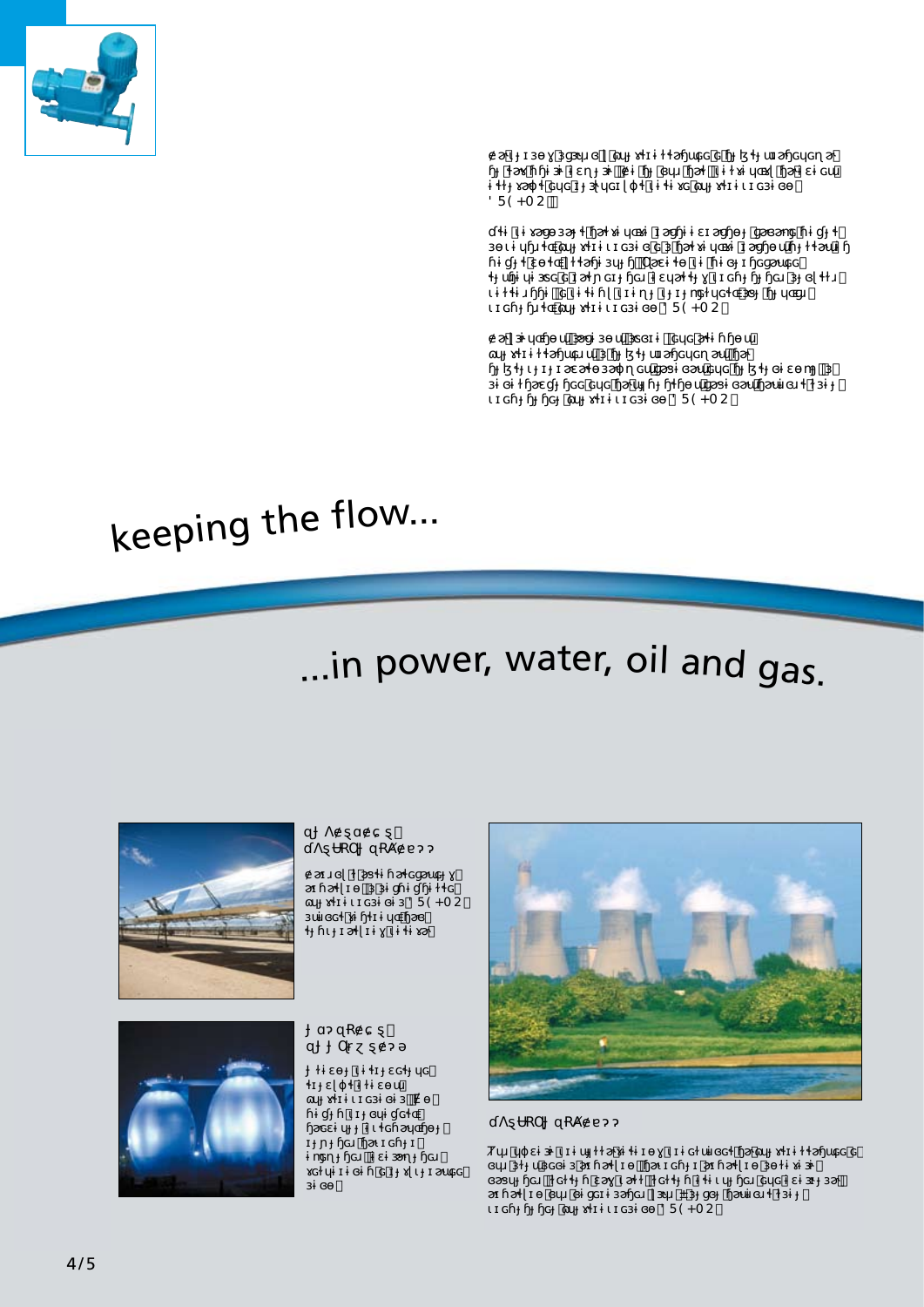

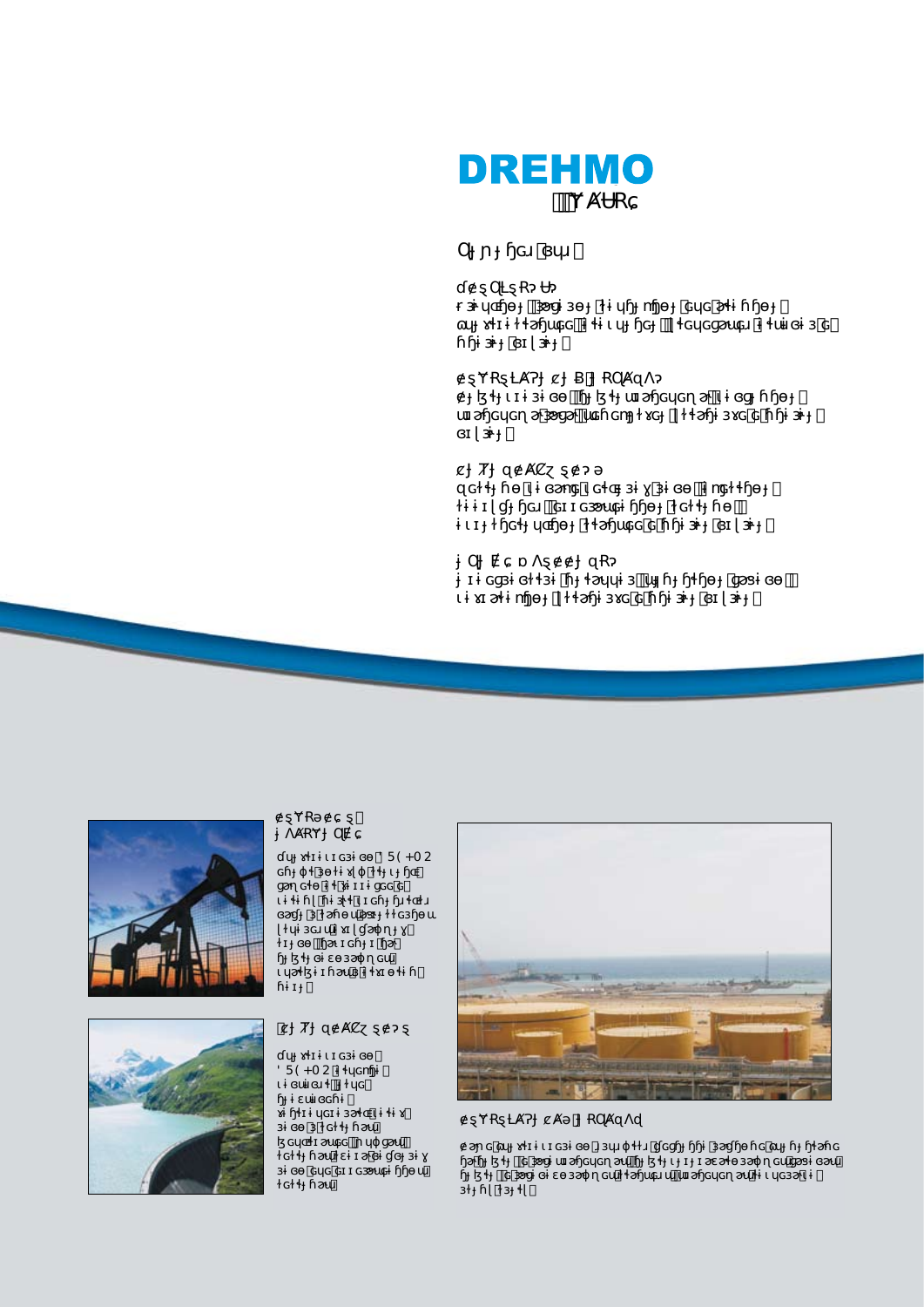

Our products are best when you don't recognize that they are actual the monomediate where we then the set of the set of the set of the set of the set of the set of the set <br>As possible to design the set of the set of the set of the set of the set of the set of the set of the set of and produce actuators that attract as little attention as possible Áthroughoù their entire life-cycle.<br>Áthroughout their entire life-cycle. on to "set and forget" with our wear-resistant and low-mainte a aaaaa a  $B = \bigcup_{i=1}^n A_i$  in diverse branches branches branches branches branches branches branches branches branches branches branches branches branches branches branches branches branches branches branches branches branches bran requires to a dividend to the region of the region of the region of the region of the region of the region of the region of the region of the region of the region of the region of the region of the region of the region of why we offer our actuators in every technical style necessary. AH AWUUTUA A  $\Delta \Delta$  intrusive high-tech actuators  $\Delta \Delta$ (or something in between), DREHMO has the right product.<br>The right product product product product. the ease of use and the universal usage. Furthermore, our localise and product political political politics and product political political politics and product political politics guarantees and product politics guarantees and product politics guarantees and prod parts and service throughout the life cycle of your plant. ÁÁÁBÁSÁ, Á ÁÁÁÁÁÁ)  $\,\dot{\mathsf{A}}\,$   $\,\dot{\mathsf{A}}\,$   $\,\dot{\mathsf{A}}\,$   $\,\dot{\mathsf{A}}\,$   $\,\dot{\mathsf{A}}\,$  $\mathbf{\tilde{\mathbf{A}}} \quad \mathbf{\tilde{A}} \qquad \mathbf{\tilde{A}} \qquad \mathbf{\tilde{A}} \qquad \mathbf{\tilde{A}} \qquad \mathbf{\tilde{A}}$ áÁ ÁÁ Á Á Á Í ÄÖÜÒ PTUÁÁ Á Á ÁÁ J ° ÁÁ øl Á ÁÀ Á<br>Á Á ÁÁ ÁÁÁÁÁÁ Á Á ÁÄÁÄÓ, ÁÄÁÁÀ ÁÄÁÁ Á ierejenté a magyarat a között, a magyarat a között, a magyarat a magyarat a magyarat a magyarat a magyarat a ÁÁ Á ÁÄÖÜÒPTUÁ Á J Á ÀiÀ Á Á Á Á Á ÁÁ ÁÁÀ ɩɪɢɦɟɧɟɧɢɹ Á À ÁÁ Á ÁÁÁÁ ÁÁ ÁÁÁÁ Á ɧɟɨɛɯɨɞɢɦɨɫɬɶ

#### keeping the flow... l

with reliable actuators. lil



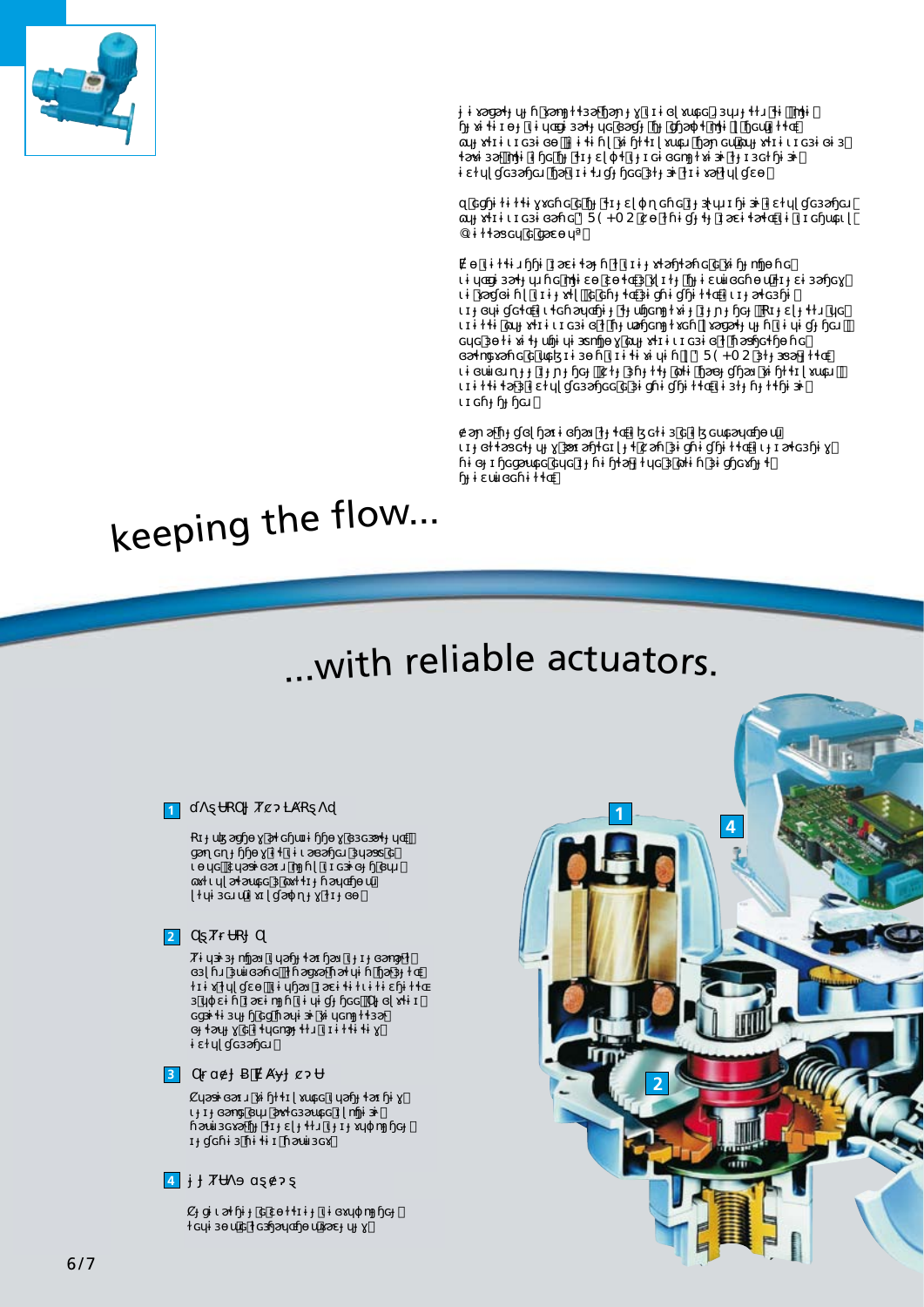



### **DREHMO Standard**



#### **DREHMO Matic C**



#### **DREHMO i-matic**

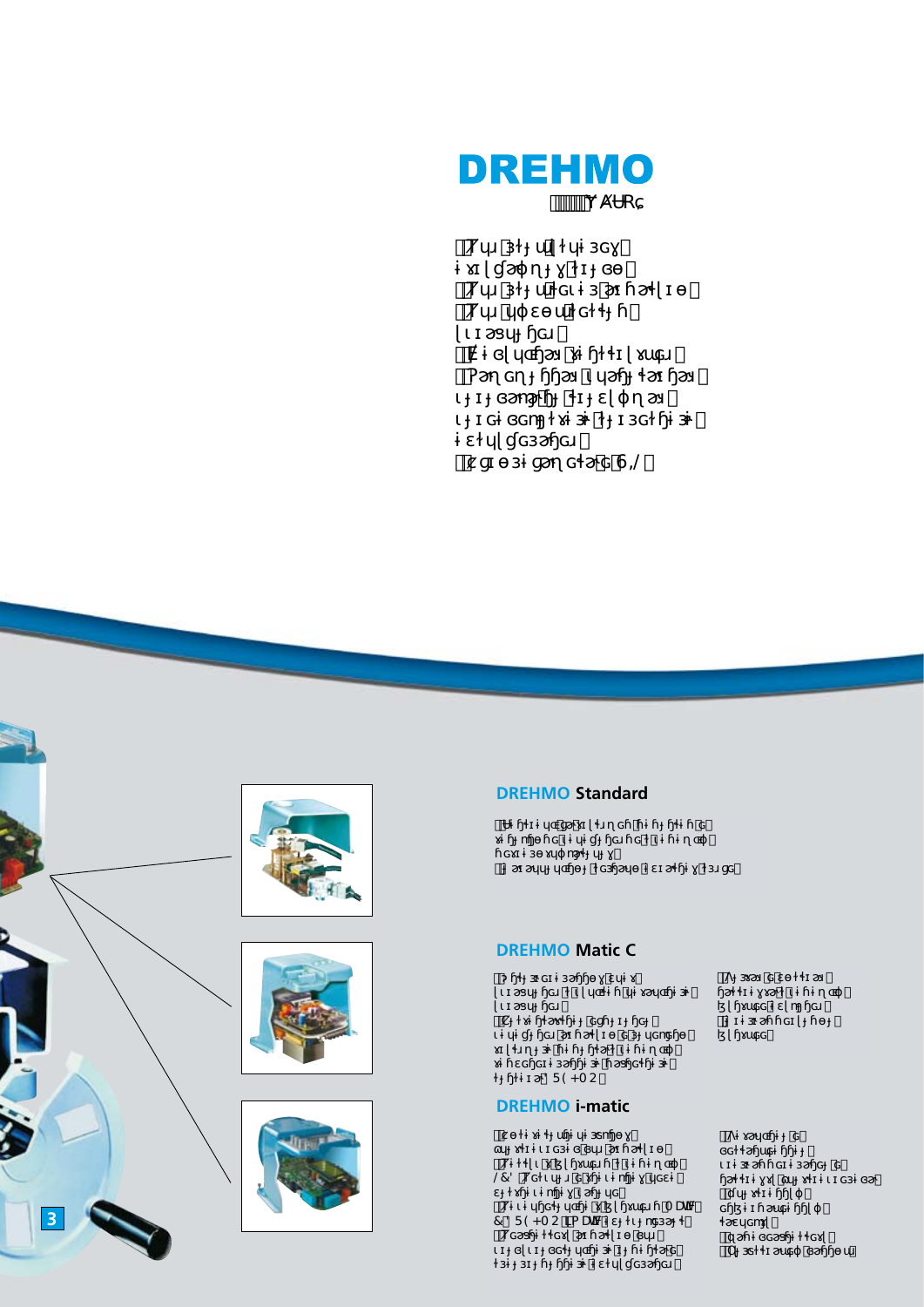



#### keeping the flow... l

## with an elaborate service concept... l

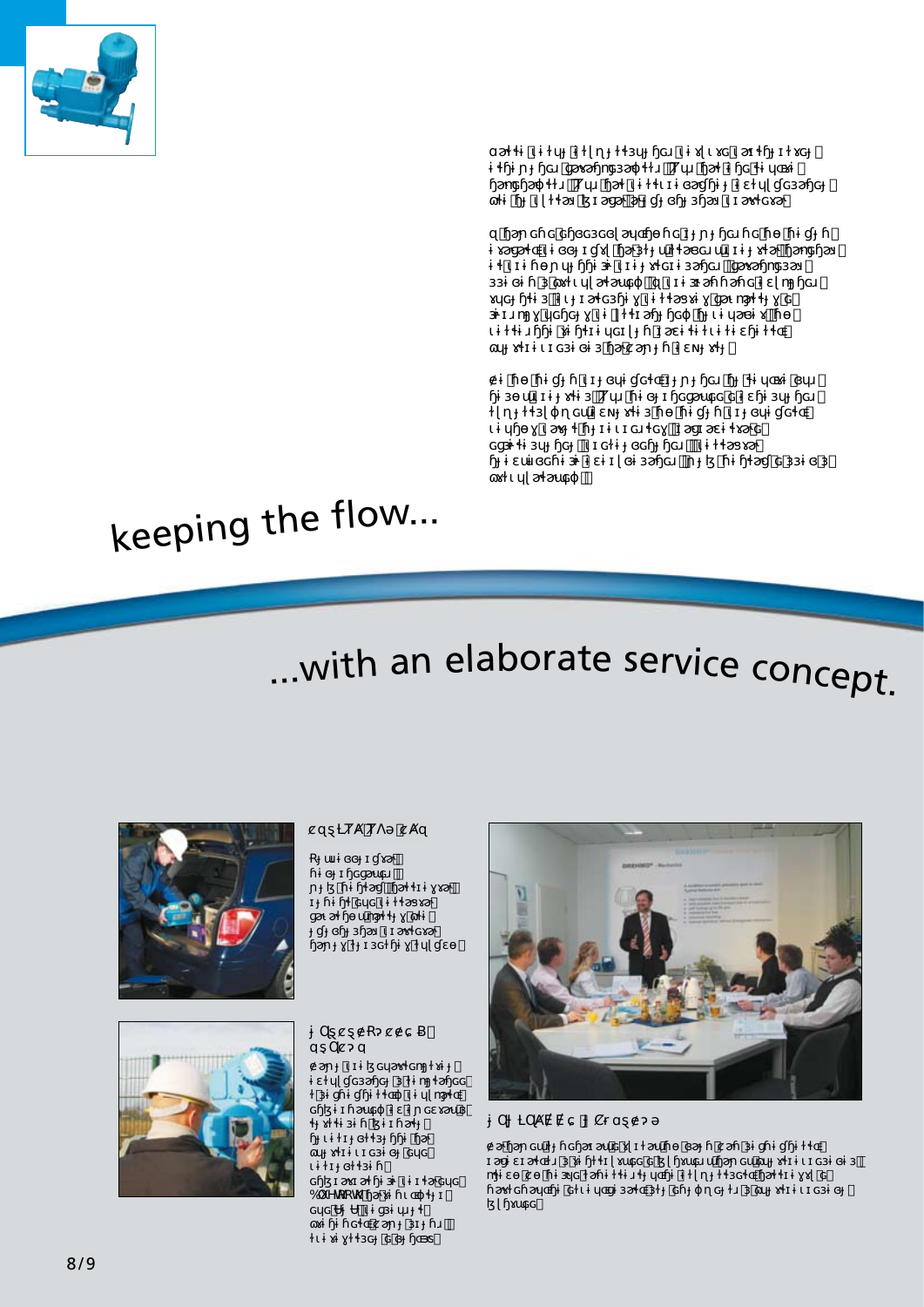

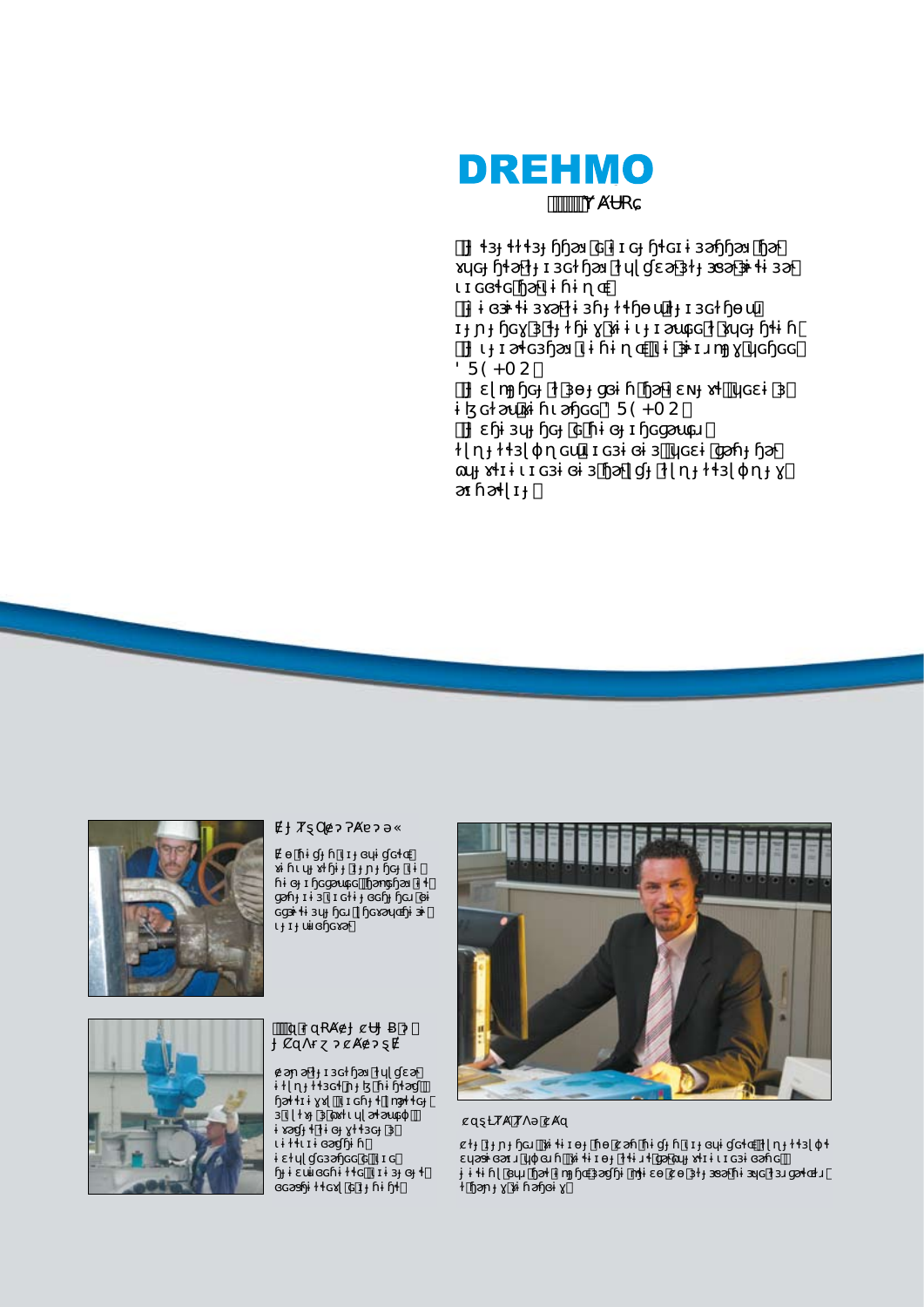

 $\overbrace{a}^{\overbrace{b}}$ About the people behind the actuators, about the markets on which we are active, about our actuators and about the services ↑ ÂÁÁÁ Á È  $E$  $\ddot{\sigma}$ AÖÜÖPTUAÕ<sub>L</sub>àPÁÁÁ Á Á H a all and the matrix and the world. The matrix of the world. The same of the world. The world. The world. The <br>The world. The world. The world. The world. The world. The world. The world. The world. The world. The world. That is how we became a successful, leading company with satisfied customers on all continents and it is the way we are ∆A<br>∠ ِ شَرِيحَةَ الْمَطْيِّسِيِّ  $\overrightarrow{AA}$   $\overrightarrow{A}$ ÁÀÀ ÀÃ ÀÁ نائِصُةِ Aöüò PTUÈAÁ ÁÁ ي ÁÁ ĚŘ ČÁ L  $\overrightarrow{A}$   $\overrightarrow{A}$   $\overrightarrow{A}$   $\overrightarrow{A}$   $\overrightarrow{A}$   $\overrightarrow{A}$   $\overrightarrow{A}$   $\overrightarrow{A}$   $\overrightarrow{A}$   $\overrightarrow{A}$   $\overrightarrow{A}$   $\overrightarrow{A}$   $\overrightarrow{B}$ ÁÁÁÁ<br>ÁÁÁÁ áĂ<br>ĂÁ Á Á ɨɛɴɟɤɬɨɜ <u></u><br>**Ä**ÖÜÒ PTUÃO { à PÁ Á Á Á È<br>Á Á Á È ÁÁÀ ÁÀ À Á ÁÁÁÈ

 $\mathcal{T}$ 

#### keeping the flow... l

## ...everywhere at any time.

VATTENFALL **•** E.ON **•** SHELL **•** ABENGOA SOLAR • ABB NEM • RWE **•** ALSTOM **•** GAZ NATURAL **•** GDF SUEZ

#### $\acute{A}$ <del>Ă</del>

GENERAL ELECTRIC **•** AEP **•** PG&E • TVA • EMERSON NOOTER ERIKSEN • URS • WORLEY PARSONS

#### **Middle and South America** Á

ENELVEN **•** CSN **•** CFE **•** PEMEX **•** SIEMENS IBERDROLA • CERREY

ESKOM **•** SASOL **•** RANDWATER • SONELGAZ ZESA **•** BLACK&VEATCH **•** SIEMENS • ONE

HUANENG POWER **•** SHANGHAI ELECTRIC • SINOPEC MHI **•** IHI **•** PETROCHINA **•**KEPCO **•**KDHC • SEPCO

#### **The Middle East**  $\AA$

ADWEA **•** SEWA **•** SCECO **•** SWCC • OPWP • DEWA NIOC • SEC • PGESCO • PDO • POGC

#### **Australia → New Zealanda**

EDISON MISSION CONTACT ENERGY • TRUE ENERGY AE&E **•** MITSUBISHI • NEW GEN POWER • GRIFFIN ENERGY

10 / 11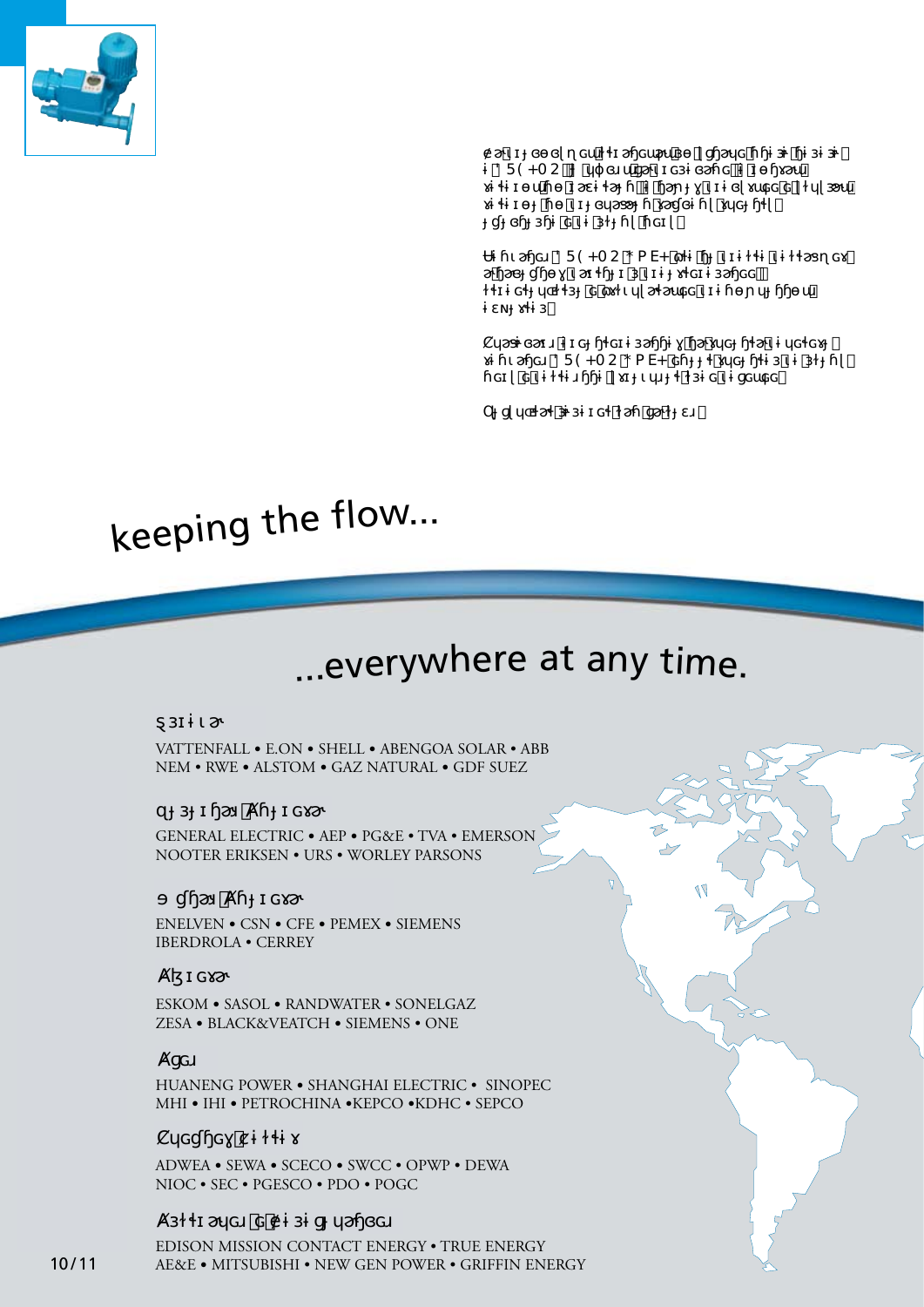



page 4, bottom left - Imageafter.com